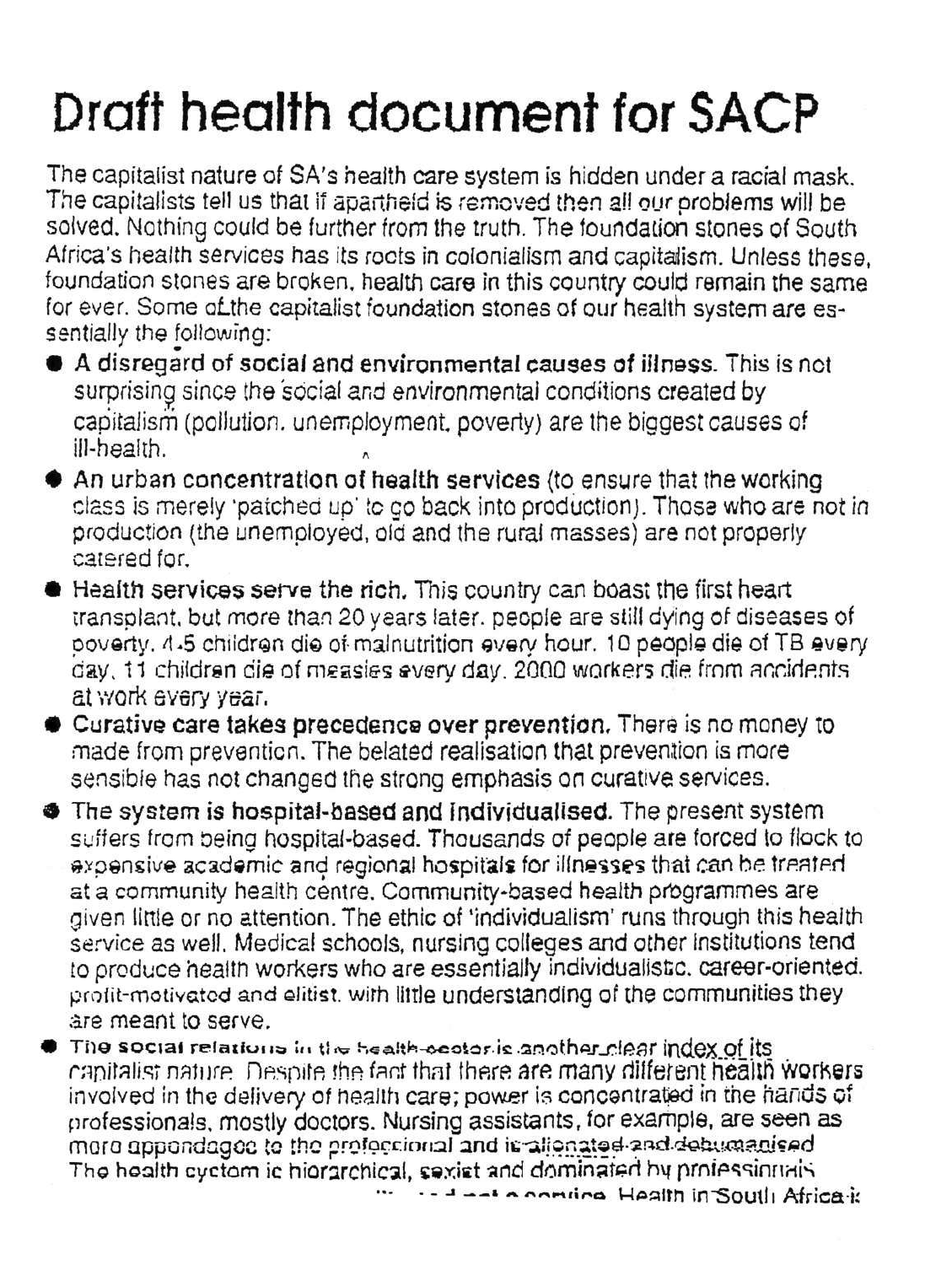All traditional methods of care have been ignored and marginalised. This has meant that the traditional healers are completely outside the health service - driven 'underground' in a sense. The development of this sector was arrested by colonialism and continues to this day. The majority of African people, however, have resisted this cultural domination and still trust traditional methods more.

The prospect for a peaceful transition in this country is both promising and treacherous. It is promising because, the majority of people may have their first chance to have some say over their lives since colonial domination. It is treacherous because there are many forces who will resist fundamental change for the benefit of this majority. These forces will want to present the people with the above foundation stones in a new and glossy package. The forces who will resist fundamental change in the health sector are:

- most whites who benefited from apartheid,
- skilled health professionals who will want to preserve their privileges and power,
- · drug-multinationals and owners of private hespitals,
- . the health bureaucracy whose jobs will be at stake.

As the SACP, we will struggle to ensure that a new health service will serve the poor and disempowered majority. The foundation stones for a people's health service (with no glossy package) are as follows:

- Health care is a basic human right.
- The provision of health care is the responsibility of the state.
- Health care must be free (ie an fee for service).
- Health care must be equally accessible to all.
- lealth services must be based on the principles of primary health care,
- Health care must be comprehensive;
- Health services ruust be planned.
- Planning must go beyond our borders there must be Southern African co-operation,
- **•** Health services must be democratically and efficiently managed,
- There must be affirmative action to redress initializaries endularity apartheid. and eapitalism,
- Health and social services should be delivered by an inter-disciplinary team effort.

If we want a health service that serves everyone (not just the rich), then change in this country would have to be substantial, not just constitutional. Some concrete proposals for substantial change are as follows:

the development of an essential drug list and the development of a local drug industry,